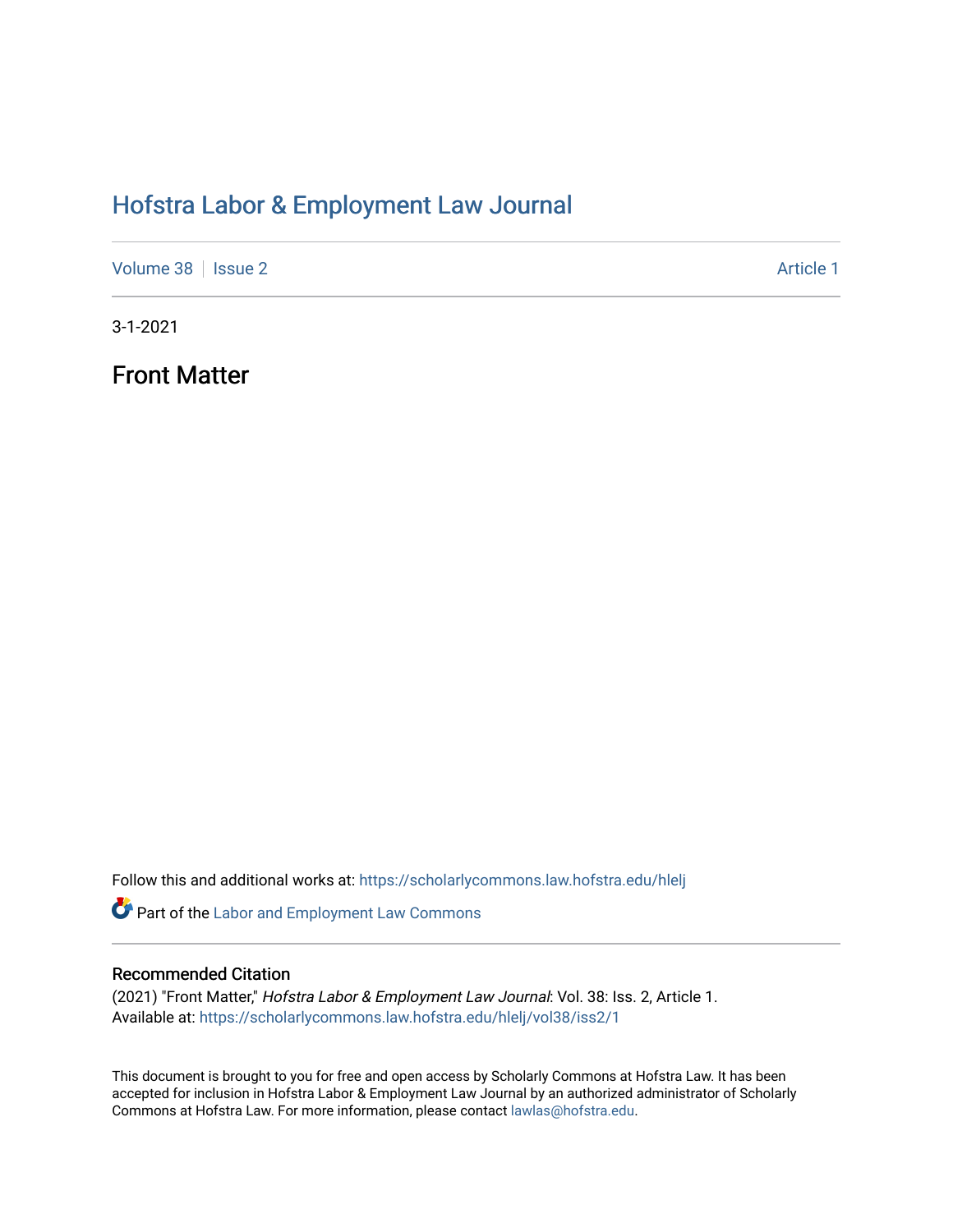$\sim 10^{-10}$ 

## **HOFSTRA LABOR & EMPLOYMENT LAW JOURNAL**

**Volume 38, No. 2 Spring 2021**

 $\sim 10^{-10}$ 

HEMPSTEAD, NEW YORK 11549

 $\mathcal{L}^{\text{max}}_{\text{max}}$  , where  $\mathcal{L}^{\text{max}}_{\text{max}}$ 

Published by Scholarly Commons at Hofstra Law, 2021

 $\sim$ 

 $\mathbb{R}^2$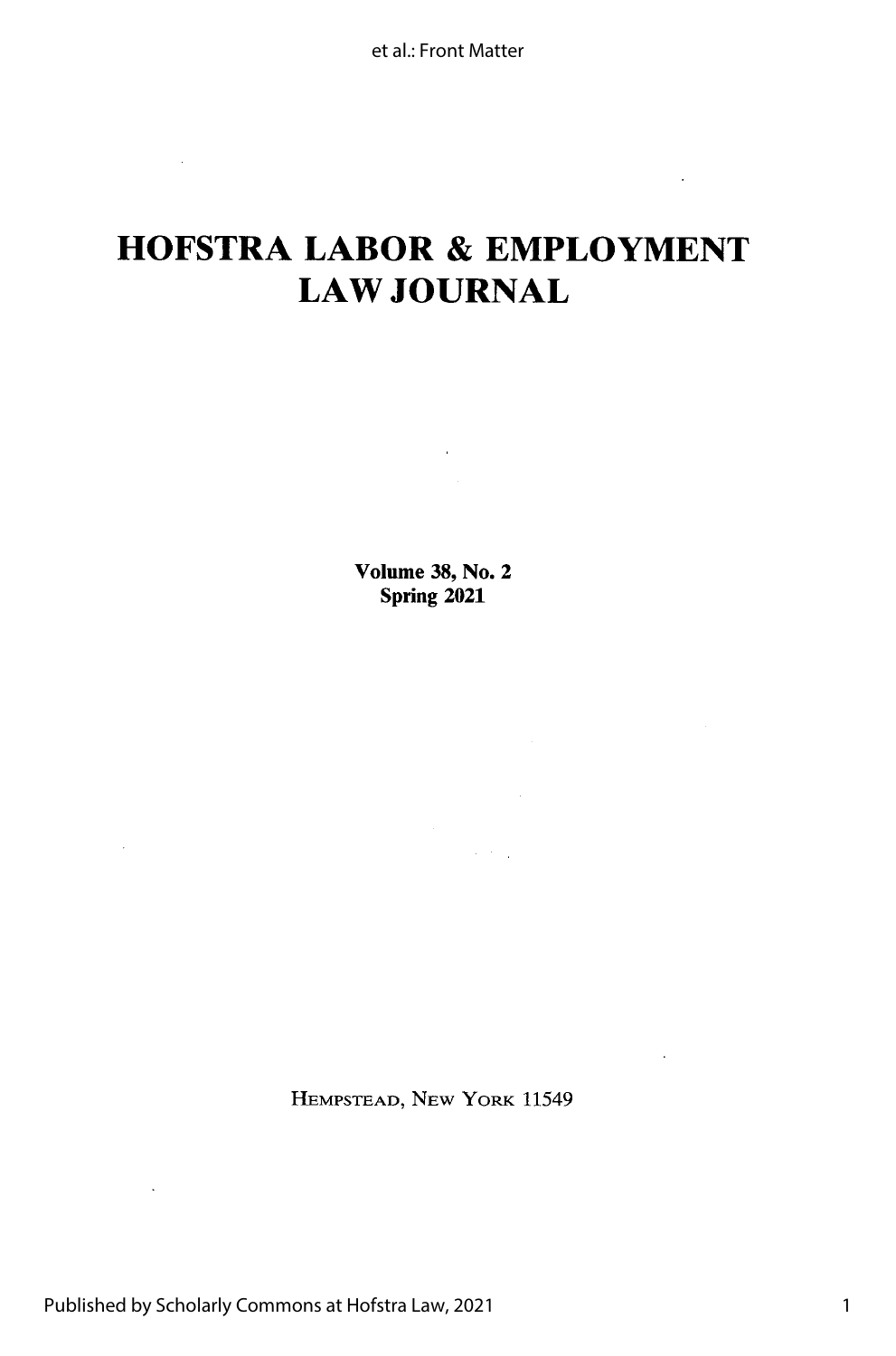**cite as 38 HOFSTRA LAB.** & EMP. L.J.

THE *Hofstra Labor & Employment Law Journal* **is pleased to consider unsolicited manuscripts for publication year round. Manuscripts should be addressed to: Managing Editor of Articles, Hofstra Labor** & **Employment Law Journal, Hofstra University School of Law, 121 Hofstra University, Hempstead, New York 11549 or sent via** e-mail **to laboremploymentlaw@hofstra.edu. The** *Journal* **does not accept Student Notes, with the exception of those written by Staff Members of the** *Hofstra Labor & Employment Law Journal.* **All manuscripts should be double-spaced in Microsoft Word format. Citations should follow the form prescribed in** *The Bluebook: A Uniform System of Citation* **(21st ed. 2020).**

**Published two times per year by the** *Hofstra Labor & Employment Law Journal.* **The current subscription rate is twenty-five dollars per volume. Subscription renewals will be automatic unless notice to the contrary is received. All communications concerning subscriptions should be addressed to: Business Administrator, Hofstra Labor** & **Employment Law Journal, Hofstra University School of Law, 121 Hofstra University, Hempstead, New York 11549. Back issues can be obtained by contacting William S. Hein & Co. Inc., 2350 North Forest Road, Getzville,** New York **14068, 800-828-7571, or in PDF format through HeinOnline (http://heinonline.org).**

*©* **Copyright 2021 by the** *Hofstra Labor & Employment Law Journal.* **All rights reserved.**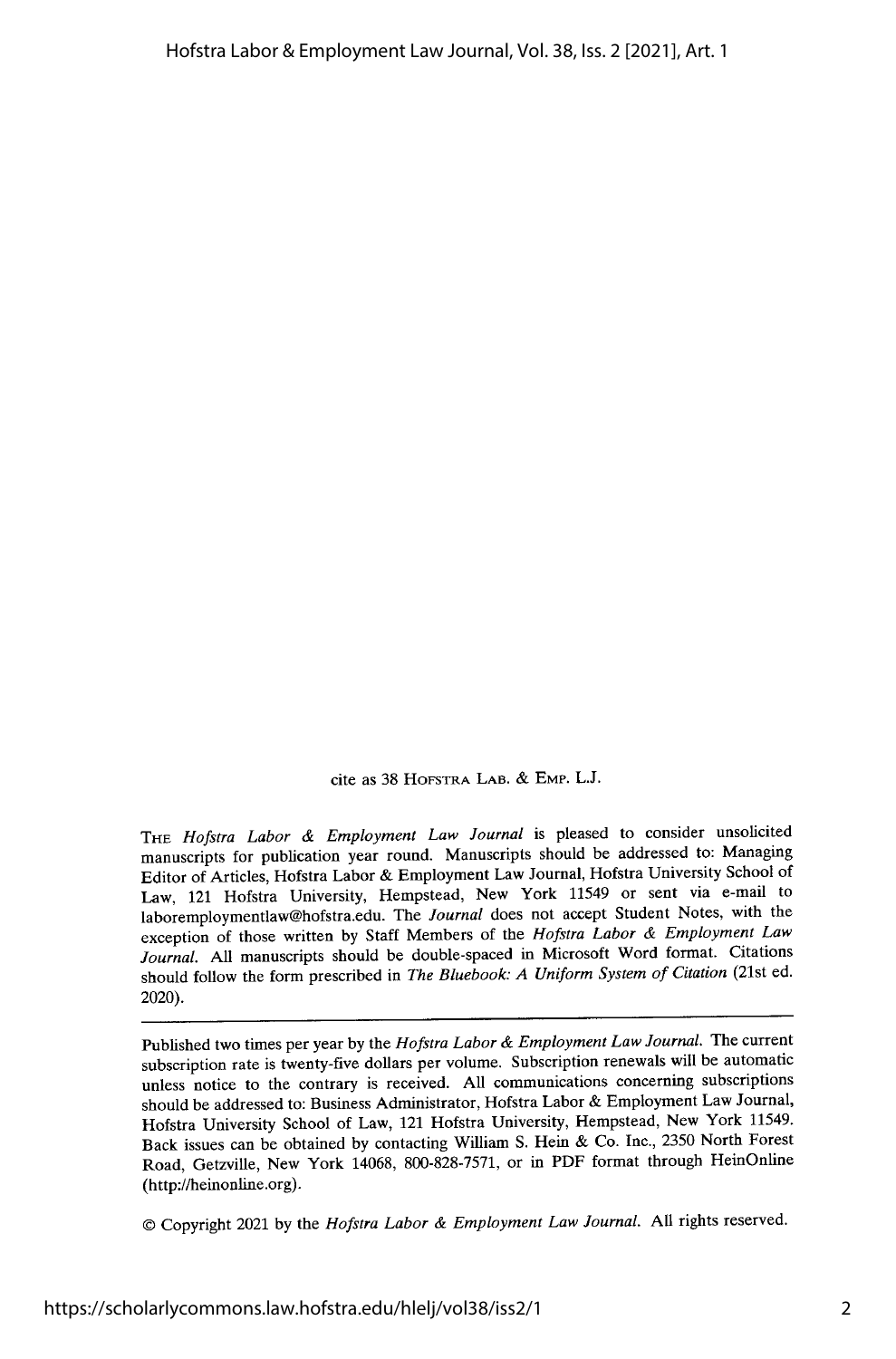# **HOFSTRA LABOR & EMPLOYMENT LAW JOURNAL 2019-2020**

### **VOLUME 38**

**Editor-in-Chief** VICTORIA SCAGLIONE

**Managing Editor of Articles** JOSHUA VALENTINO

**Managing** Editor of Staff KELLY BRESLAUER

**Notes and Comments Editors**

**Business Administrator** & **Technology Editor & Alumni Affairs Coordinator** DAVID BLESSINGTON

**Articles Editors** REBECCA FALK BRIAN GORDON SCOrr MIESZALA ALEXANDRA MURRAY AARON SMALLETS VICTOR TARANTINO

**Research Editors** RITA CINQUEMANI JAIRO CORONADO JONATHAN GOLDHIRSCH NICOLE KELLY SASHA UNGER

**Associate Editors**

BRIDGET KELLY

SABRINA BEKIOS KIERAN HALL MELISSA YURISAK

FARRIS LEE FRANCIS LAUREN HOBLER-TREGERMAN

KIRAN AHMAD D'ANDRE CHAPMAN KELLY FITZGERALD MICHAEL GARAFALO VANESSA GIUNTA DARLING GUTIERREz THOMAS JANNACE EMILI KILOM

**National Advisory Board**

ALLAN BLOOM ALLAN DINKOFF DANIEL DRISCOLL SAMUEL ESTREICHER ALAN M. KORAL PAUL SECUNDA PEARL ZUCHLEWSKI

**Junior Staff** STEVEN KRAMER **SRINIDHI** KRISHNAN THOMAS LEDDY JOHN MARGOLIES JOHN MARIOLIS ZACHARY MINER JARED NOSSEN LIZAURY RODRIGUEZ MARINE

**Faculty Advisory Board**

J. SCOrr COLESANTI

KAREN FERNBACH

KAYLA SCHMIDT ANDREW SCHUMAN ALEXANDRIA SEDLAK MADELINE SZODFRIDT SANTIAGO URIBE BRICE WILKERSON ALEXIA WILLIS PETER WILMS

**Alumni Advisory Board** DAVID B. FELDMAN, *CHAIR* HON. STEPHEN L. UKEILEY ROBERT T. SZYBA MERYL R. KAYNARD\* HOLLY E. RICH MATTHEw H. WOODARD

**\* Honorary Member**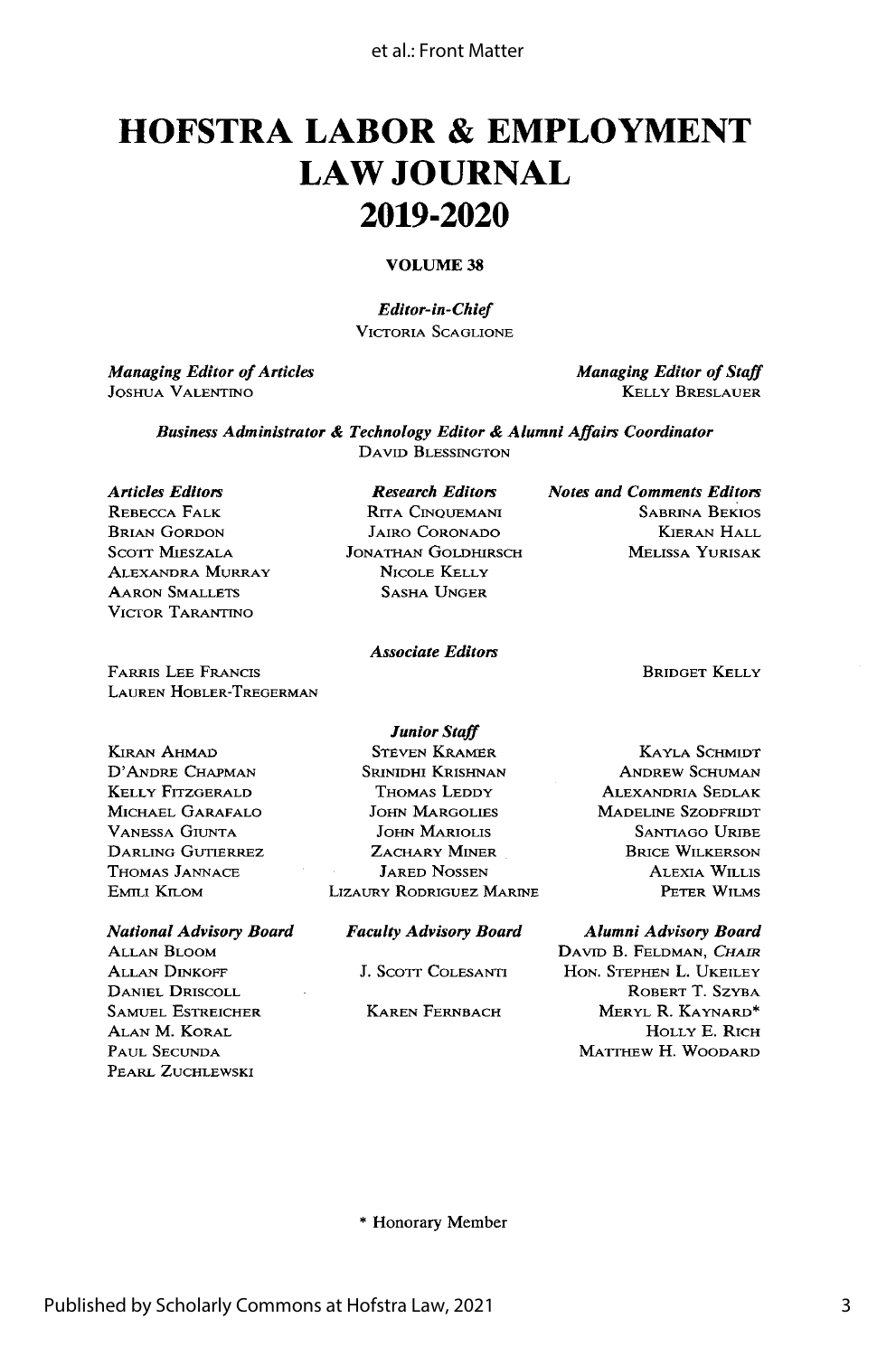Hofstra Labor & Employment Law Journal, Vol. 38, Iss. 2 [2021], Art. 1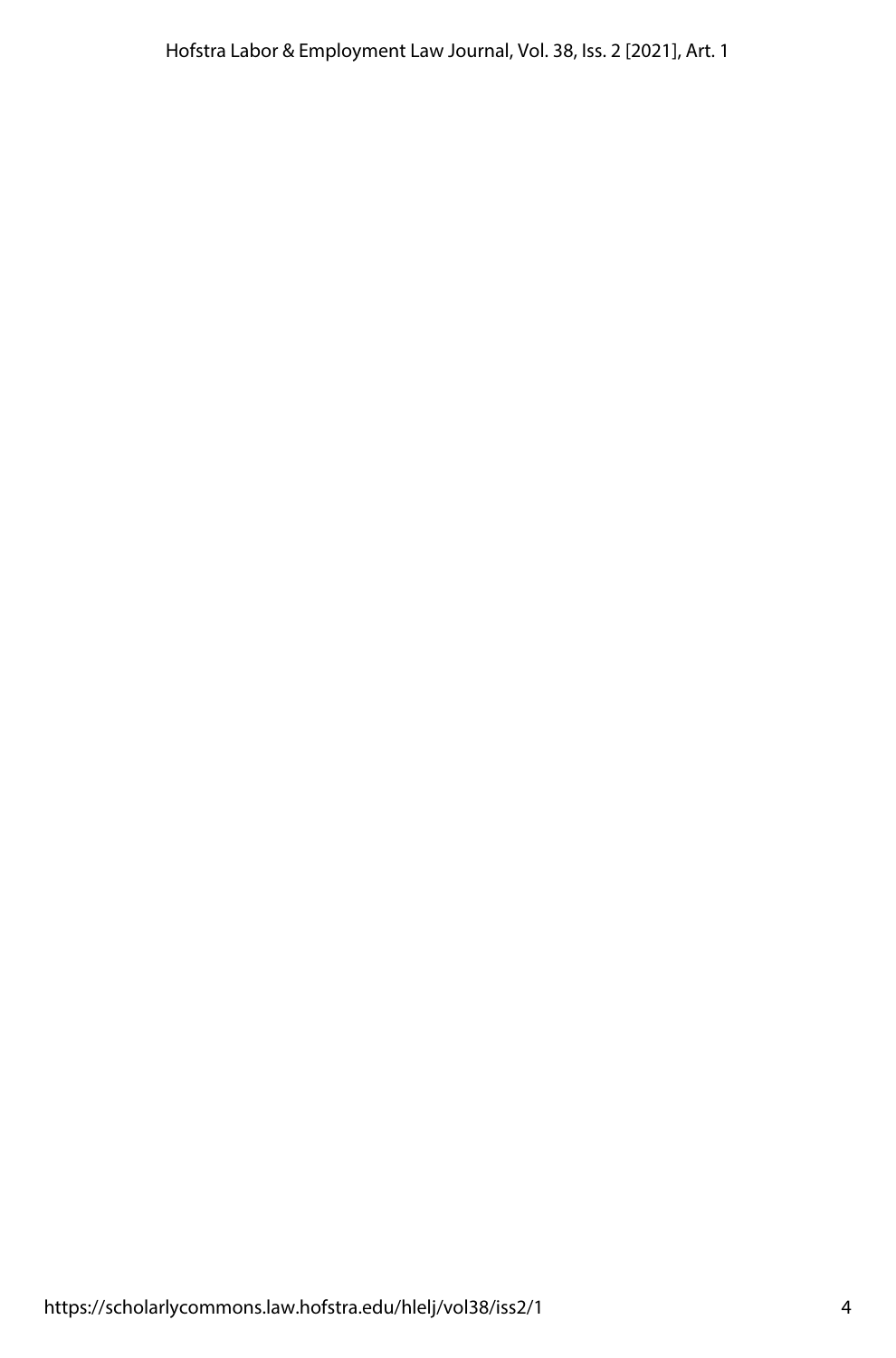### **HOFSTRA UNIVERSITY SCHOOL OF LAW 2020** - **2021**

#### ADMINISTRATION

Honorable A. Gail Prudenti, B.A., **LL.B.,** *Dean and Executive Director of the Center for Children, Families and the Law*

Julian Ku, B.A., J.D., *Senior Associate Dean for Academic Affairs, Faculty Director of International Programs, and Maurice A. Deane Distinguished Professor of Constitutional Law*

Tobie-Lynn Accardi, *B.F.A., Senior Creative Director*

Erol Adams, B.A., J.D., M.L.S., *Reference and Scholarly Services Librarian* Joseph Amandola, B.S., *Director of Facilities*

Adonza S. Anderson, *Senior Director of Enrollment Management*

Yvonne V. Atkinson, B.S., M.S., *Office Manager/Paralegal, Law School Clinical Program*

Andrew E. **Berman,** B.A., M.B.A., *Assistant Dean for Communications*

Lisa Berman, B.A., *Associate Dean for External Relations*

Judith N. Black, B.S., *Senior Director of Event Management and CLE Director*

Donna Brower, B.S., M.S., *Director of Development*

Amy Brown, B.A., J.D., *Special Projects Coordinator* Robert Cannon, LL.B., D.L.P, **LL.M.,** *Managing Attorney and Project Director of the Center for*

*Children, Families, and the Law* Cara Caporale, B.A., J.D., *Visiting Assistant Professor of Academic Success and Assistant Director of Academic Support*

Christopher *Caruso,* B.A., J.D., *Senior Associate Dean for Career Services, Compliance, and Strategic Initiatives*

Wendy Chaite, B.S., J.D., *Director of Career and Professional Development*

**Janet** Dolgin, B.A., M.A., Ph.D., J.D., *Jack and Freda Dicker Distinguished Professor of Health Care Law; Professor of Science Education, Hofstra-Northwell School of Medicine; Co-director, Hofstra Bioethics Center; and Director, Gitenstein Institute for Health Law and Policy*

**Kerlann** Mondesir Flowers, B.A., J.D., *Legal Director and Senior Attorney for the Hofstra-Northwell Medical Legal Partnership and Visiting Assistant Professor Law*

Scott Glick, B.A., J.D., *Director of the DC Externship Program*

Celia Gordon, B.A., J.D., *Director of Career and Professional Development*

Deborah Grattan, B.A., *Monroe H. Freedman Institute for the Study of Legal Ethics Coordinator* Robert Harrison, B.A., J.D., *Associate Dean for Enrollment Management*

Charles Hill, B.A., J.D., *Director of Career and Professional Development*

Vernadette Horne, B.A., J.D., *Senior Director of Career Services and Diversity Initiatives*

- Heather Johnson, B.A., M.A., *Assistant Director of International Programs and Student Affairs Coordinator*
- Brian T. Kaspar, **B.S., M.B.A.,** *Associate Dean for Academic Records and Registrar*
- Laura Lanzillotta, *Director, Administrative Services*

Ryan Larson, B.A., J.D., *Associate Director of Enrollment Management*

Nicole Lefton, B.A., J.D., *Director of Academic Support and Bar Exam Preparation and Assistant Professor of Academic Support and Bar Preparation*

Allyson Taylor Schwartz Lehrer, B.A., M.A., *Director of Alumni Relations and Annual Giving*

Michele LoFaso B.A., J.D., Senior Director of Student Åffairs<br>C. Benjie Louis, B.A., J.D., Visiting Professor of Academic Support and Bar Preparation Program<br>Maricia McCoy, Recruiter/Counselor for Enrollment Management

**Megan** Meighan, B. S., J.D., *Associate Director of Enrollment Management*

Shazam Mohammed, B.A., M.B.A., *Assistant Director of Information Technology Services*

Lisa Monticciolo, B.A., J.D., *Dean of Students and Diversity and Inclusion Officer*

Jacob Nunnally, B.A., M.A., M.L.S., *Assistant Director of Access and Collection Services*

**Bonita** Ricks, A.A.S., *Executive Assistant to the Dean*

Joel Roselin, B.A., M.T.S., *Assistant Director of the Gitenstein Institute for Health Law and Policy and Bioethics Center Coordinator*

Mary T. Ruggilo, B.A., J.D., *Senior Associate Dean for Finance*

Franca Sachs, B.A., J.D., *Assistant Dean for Experiential Programs*

**Isaac Samuels,** B.A., J.D., M.L.S., *Reference Librarian*

Kevin Shelton, B.A., M.A., J.D., M.S.L.I.S., *Reference and Government Documents Librarian*

Jackson Snellings, B.A., M.P.S., Interim **Senior** Director *of Information Technology Services* Lisa A. Spar, B.A., J.D., M.S., Interim *Director of the Law Library*

Regina Stuart, B.A., J.D., *Director of Public Service Career Planning* Daphne Telfeyan, B.A., J.D., *Assistant Dean for Career Development and Employer Relations*

John Tsiforas, B.A., J.D., *Director of Distance Education, Director of Analytics and Program Evaluation and Visiting Assistant Professor of Academic Success*

Dana Vitale, B.A., M.B.A., *Assistant Director of Financial Aid*

Michael G. Wagner, **B.S.,** *Senior Webmaster Developer*

Ka Fei Wong, B.A., J.D., *Attorney-in-Charge, Pro Se Clinic*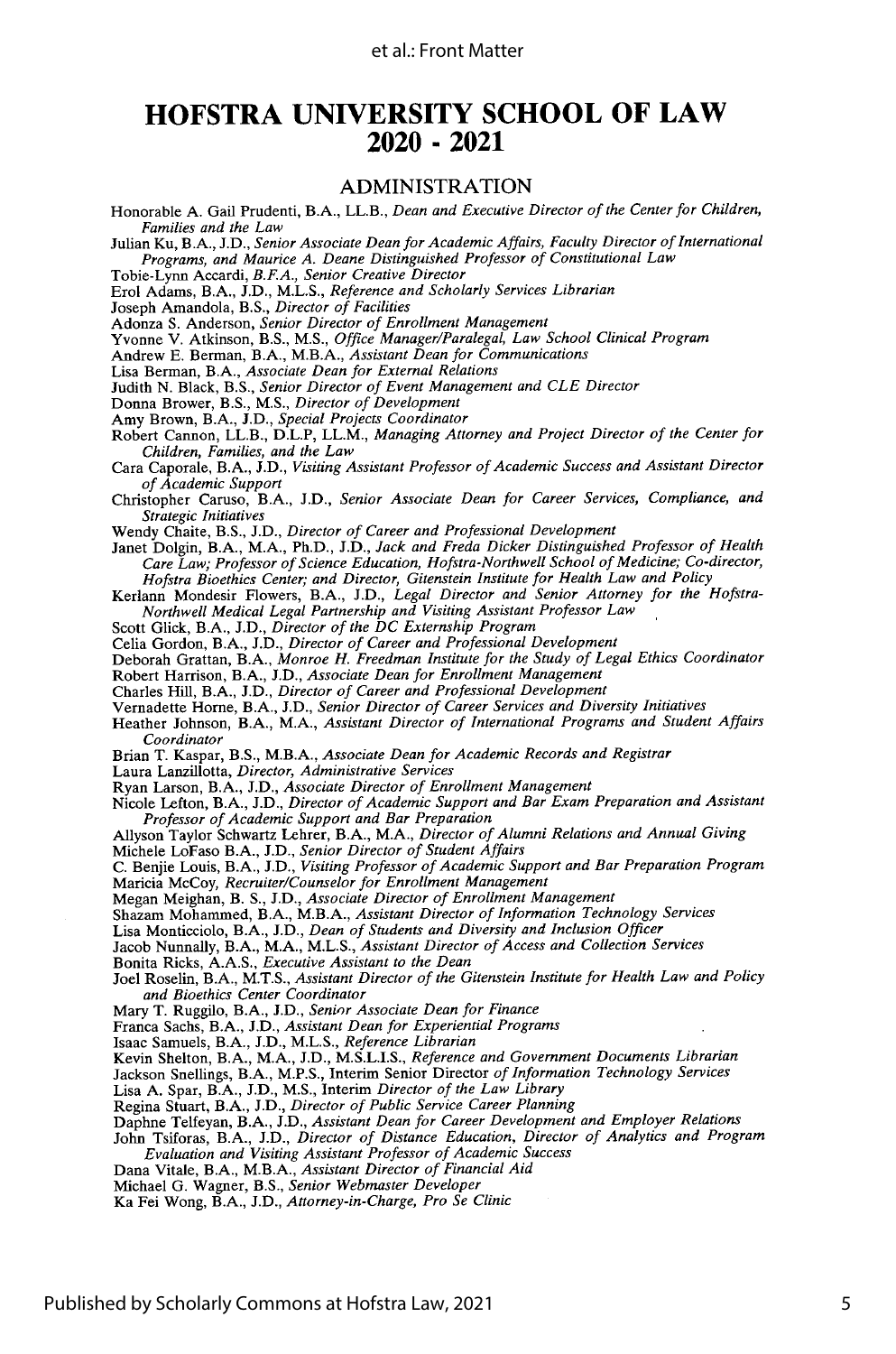Ellen Yaroshefsky, B.A., J.D., *Howard Lichtenstein Distinguished Professor of Legal Ethics and Executive Director of the Monroe H. Freedman Institute for the Study of Legal Ethics*

#### FACULTY

Barbara S. Barron, B.A., M.A., J.D., *Professor of Skills, Director of the Trial Techniques Program, Director of Student Advocacy Programs and Faculty Advisor to Moot Court Board*

Robert A. Baruch Bush, B.A., J.D., *Harry H. Rains Distinguished Professor of Arbitration and Alternative Dispute Settlement Law*

Alafair S. Burke, B.A., J.D., *Professor of Law*

Allison Caffarone, B.A., J.D., *Visiting Associate Professor of Law*

Julianna Campagna, B.A., M.A., J.D., LL.M., *Professor of Legal Writing and Assistant Faculty Director of International Programs*

Robert Caserta, B.A., M.B.A., J.D., *Visiting Assistant Clinical Professor of Law*

Robin Charlow, A.B., J.D., *Professor of Law*

J. Scott Colesanti, B.A., J.D., LL.M., *Professor of Legal Writing*

- Ronald *J.* Colombo, B.S., J.D., *Professor of Law, Associate Dean for Distance Education, and Research Scholar*
- Janet L. Dolgin, B.A., M.A., Ph.D., J.D., *Jack and Freda Dicker Distinguished Professor of Health Care Law; Professor of Science Education, Hofstra-Northwell School of Medicine; Co-director, Hofstra Bioethics Center; Director, Gitenstein Institute for Health Law and Policy and John DeWitt Gregory Research Scholar*

Karen Fernbach, B.A., J.D., *Visiting Assistant Professor of Law*

Judge Fern Fisher, B.A., J.D., *Visiting Associate Professor of Law*

Brenner Fissell, B.A., M.Phil., J.D., *Associate Professor of Law*

- Kerlann Mondesir Flowers, B.A., J.D., *Legal Director and Senior Attorney for the Hofstra-Northwell Medical Legal Partnership and Visiting Assistant Professor Law*
- Akilah N. Folami, B.A., J.D., *Professor of Law*

Maryam Franzella, B.A., J.D., *Assistant Professor of Legal Writing*

Eric M. Freedman, B.A., J.D., M.A., *Siggi B. Wilzig Distinguished Professor of Constitutional Rights*

Leon Friedman, A.B., LL.B., *Joseph Kushner Distinguished Professor of Civil Liberties Law*

Linda Galler, B.A., J.D., LL.M., *Max Schmertz Distinguished Professor of Law*

Mitchell Gans, B.B.A., J.D., *Rivkin Radler Distinguished Professor of Law*

Susan Greene, B.S., J.D., *Assistant Professor of Legal Writing*

Daniel J. H. Greenwood, A.B., J.D., *Professor of Law*

Jennifer A. Gundlach, B.A., J.D., *Stephen and Emily Mendel Distinguished Professor of Access to Justice and Clinical Professor of Law*

Michael Haber, B.A., M.A., J.D., *Associate Clinical Professor of Law and Attorney-in-Charge, Community and Economic Development Clinic*

James Edward Hickey, Jr., B.S., J.D., Ph.D., *Professor of Law*

Alexander Holtzman, B.A., M.A., J.D., *Visiting Associate Clinical Professor of Law*

Fred Klein, B.A., J.D., *Visiting Assistant Professor of Law*

Stefan Krieger, B.A., J.D., *Richard J. Cardali Distinguished Professor of Trial Advocacy, Director of the Center for Legal Reasoning and Director Emeritus of Hofstra Clinical Programs*

Julian Ku, B.A., J.D., *Senior Associate Dean for Academic Affairs, Faculty Director of International Programs and Maurice A. Deane Distinguished Professor of Constitutional Law,*

Eric Lane, B.A., M.A., J.D., LL.M., *Eric J. Schmertz Distinguished Professor of Public Law and Public Service*

Nicole Lefton, B.A., J.D., *Director of Academic Support and Bar Preparation, and Assistant Professor of Academic Support and Bar Preparation*

Theo Liebmann, B.A., J.D., *Clinical Professor of Law and Director of Clinical Programs*

Claude (Benjie) Louis, B.A., J.D., *Visiting Assistant Professor of Academic Support and Bar Preparation Programs*

Miriam Lyman, B.A., J.D., M.B.A., LL.M., *Professor of Skills and Faculty Advisor for the J.D./ M.B.A. Program*

Malachy T. Mahon, B.A., J.D., *Founding Dean Emeritus*

Irina D. Manta, B.A., J.D., *Professor of Law, Director of the Center for Intellectual Property Law and Research Scholar*

Kevin McElroy, B.A., J.D., *Associate Professor of Legal Writing*

Richard K. Neumann, Jr., B.A., Dipl., J.D., LL.M., *Alexander Bickel Distinguished Professor of Law*

Elizabeth Nevins, B.A., J.D., *Associate Clinical Professor of Law and Attorney-in-Charge, Criminal Justice Clinic*

Mark Niles, B.A., J.D., *Professor of Law*

Ashira Ostrow, B.A., J.D., *Peter S. Kalikow Distinguished Professor of Real Estate and Land Use, Executive Director of the Wilbur F. Breslin Center for Real Estate Studies and Hofstra Research Scholar*

James Sample, B.A., J.D., *Professor of Law*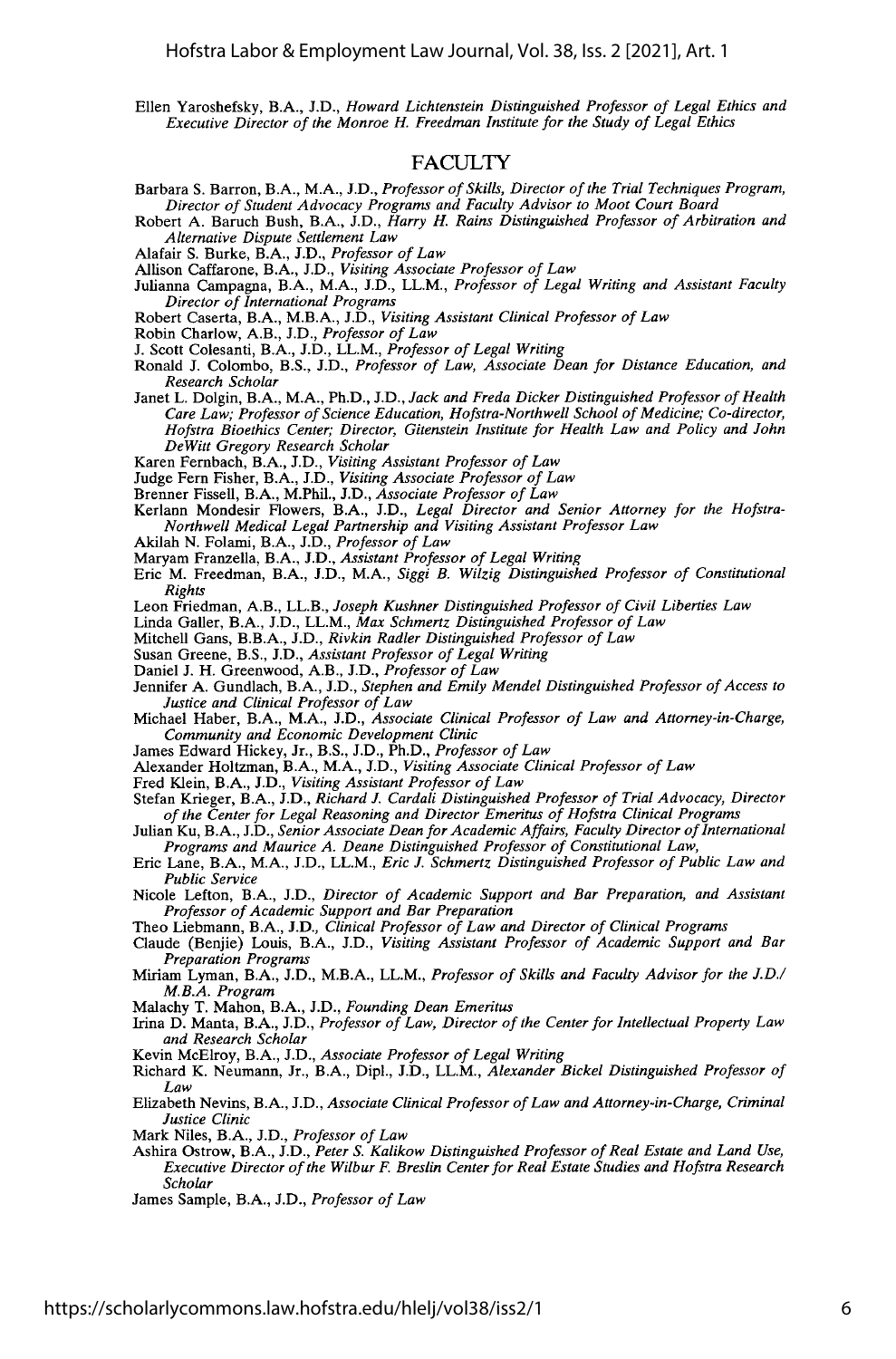Andrew Schepard, B.A., M.A., J.D., *Sidney and Walter Siben Distinguished Professor of Family Law and Director of Hofstra University Center for Children, Families, and the Law*

Norman **I. Silber,** B.A., M.A., Ph.D., J.D., *Professor of Law and Associate Dean for Research and Faculty Development*

**Ronald H. Silverman,** B.A., J.D., *Distinguished Professor Emeritus of Law*

Roy D. **Simon,** B.A., J.D., *Distinguished Professor Emeritus of Law*

**Barbara Stark,** B.A., J.D., LL.M., *Professor of Law and Research Scholar*

Amy R. **Stein,** B.A., J.D., *Professor of Legal Writing, Assistant Dean for Legal Writing and Adjunct Instruction*

**Blair Thompson,** B.A., J.D., *Visiting Clinical Professor of Law for the Robert W. Entenmann Veterans Law Clinic*

John Tsiforas, B.A., J.D., *Director of Distance Education, Director of Analytics and Program Evaluation, and Visiting Assistant Professor of Academic Success*

Ven R. Walker, B.A., M.A., Ph.D., **J.D.,** *Distinguished Professor Emeritus of Law*

Lauris Wren, B.A., J.D., *Clinical Professor of Law and Director for the LGBT Fellowship*

Ellen Yaroshefsky, B.A., J.D., *Howard Lichtenstein Distinguished Professor of Legal Ethics and Executive Director of the Monroe H. Freedman Institute for the Study of Legal Ethics*